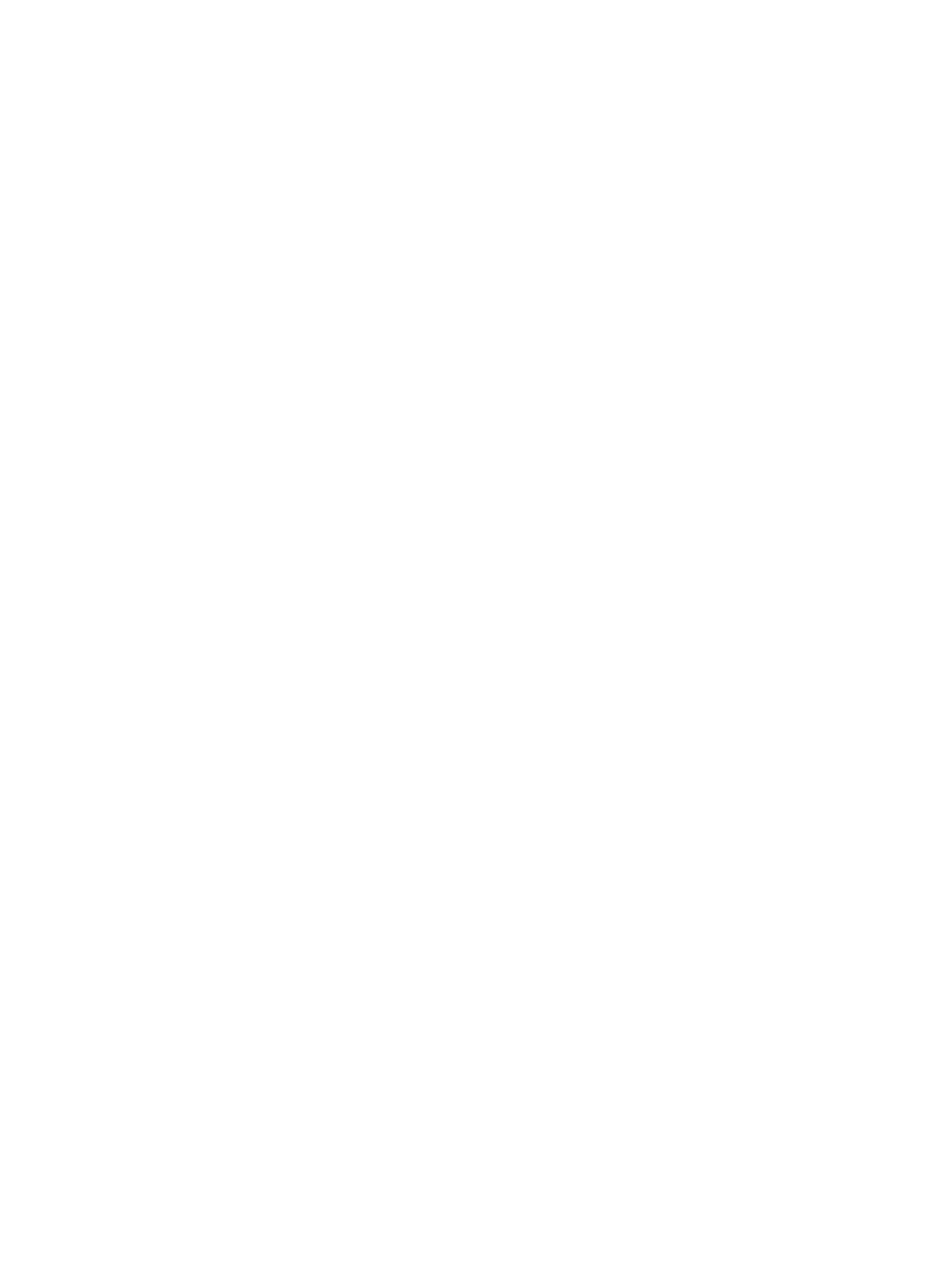# Contents

#### Door Zone System ICS

- Decentralized single chip topology
- Centralized lock topology
- Front drive rear topology
- Mechatronic mirror topology
- Power trunk solution
- Development support tool
- Smart Selector and Finder mobile app
- Door Zone Product Portfolio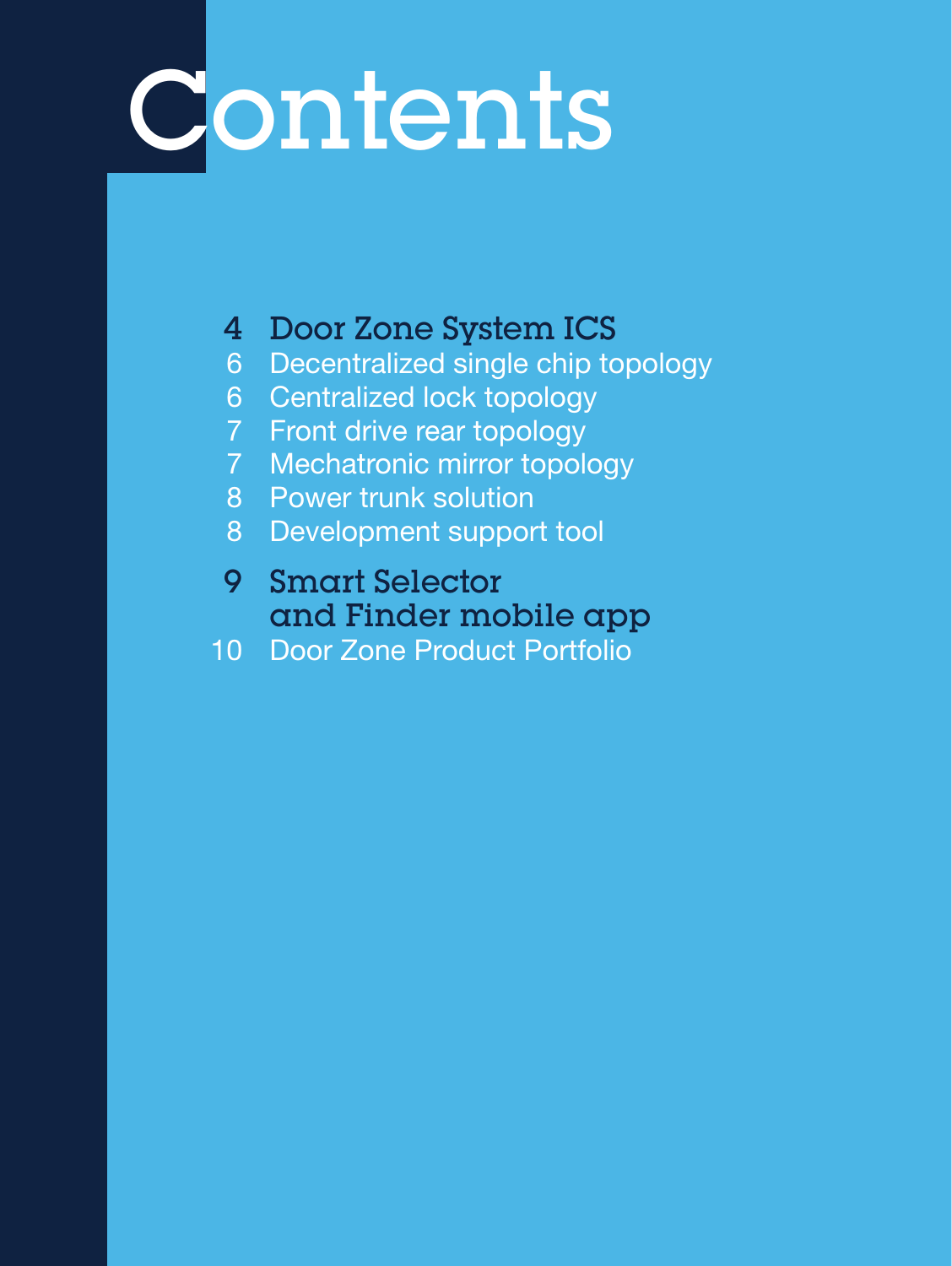### Door Zone System ICs



ST's next-generation Automotive Door Zone System ICs offer innovative solutions to boost power efficiency and enable tomorrow's car electrification. Much more than having pure electric vehicles, car electrification is about electricity being increasingly adopted to replace mechanical components/ relays by electronics or in some cases allowing new features. Moreover, trends show that tomorrow everything inside the door will be automated based on new driving concepts like smart automatic door opening where sensors will detect approaching pedestrians or cyclists and automatically control the door opening.

ST's new Door Zone family consists of a range of system ICs specifically designed to integrate in a single package all the main components and functions required to manage these new and advanced automotive door applications.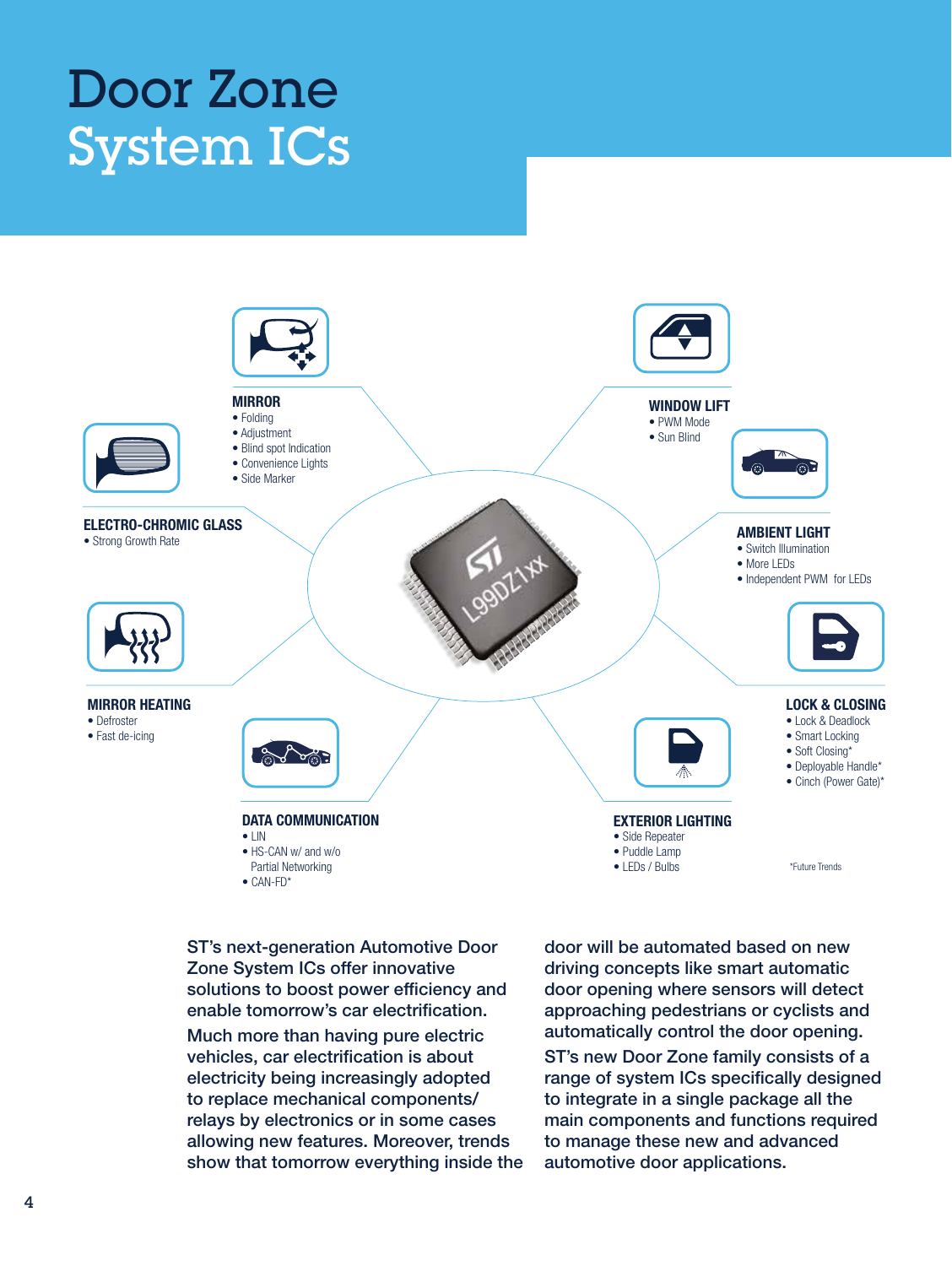#### A TYPICAL DOOR ZONE MODULE INCLUDES THREE KEY BLOCKS:

- 1. Actuator drivers
	- Integrated half bridges for Motor Control (Mirror Folding & X-Y Adj, Lock & Dead-Lock)
	- H-Bridge drivers for Window Lifter or Power Tail Gate, gate drivers for mirror heater and electrochromic glass
	- High-side drivers for LEDs and bulb supplies
- 2. Data communication
	- HS-CAN transceiver
	- LIN transceiver
- 3. Power management
	- Linear dropout regulators for external MCU and peripheral supply
	- Wake-up Input
	- Configurable watchdog
	- Programmable reset

#### DOOR ZONE SYSTEMS IC

Integrating all these functions inside a single die, ST's L99DZ100G(P) door zone system IC provides electronic control modules with enhanced power management functions, including various standby modes, as well as LIN and HS CAN physical communication layers.

The L99DZ200G and L99UDL01 door module ICs complete ST's Door Zone portfolio addressing respectively Power Trunk and Central Locking applications.

Thanks to ST's advanced, proprietary BCD8S automotive technology, these controller chips help designers save space while improving reliability and energy efficiency as they group together both the door actuator driver and power management device in to a single device.

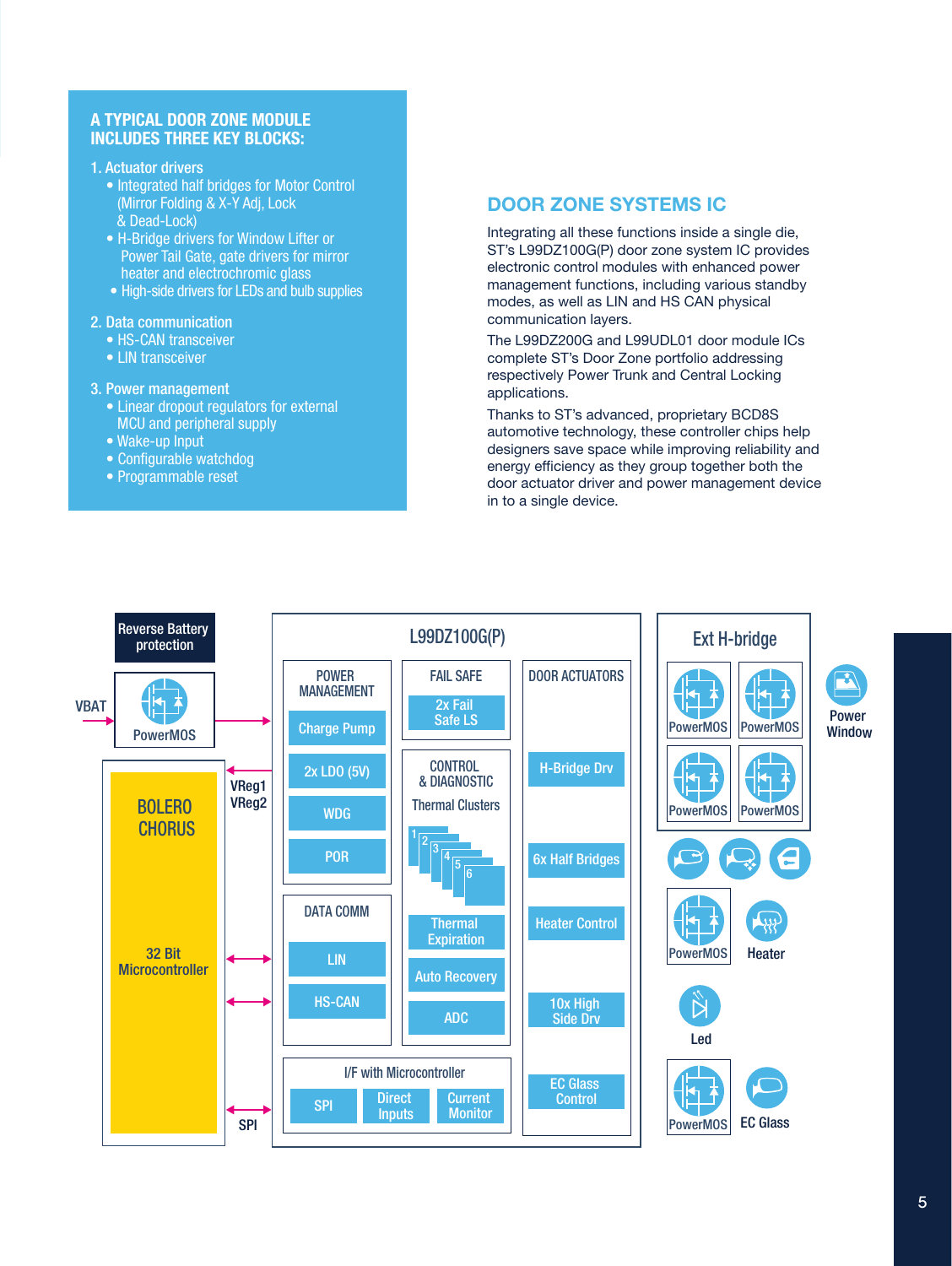#### DOOR ZONE TOPOLOGIES

Different topologies can be covered by using the Door Zone devices

#### KEY FEATURES

- Decentralized Single Chip Topology
- Centralized Lock Topology
- Front Drives Rear Topology
- Mechatronic Mirror Topology
- The Power Trunk Solution

#### DECENTRALIZED SINGLE CHIP TOPOLOGY

The Decentralized Single Chip Topology consists of a single chip dedicated to each of the doors in the car; the L99DZ100G(P) is designed for front doors while the L99DZ120 covers the typical loads required by rear doors.





#### CENTRALIZED LOCK TOPOLOGY

The Centralized Lock Topology uses a single chip dedicated to each door, but all the locks in the car use our L99UDL01.

The L99DZ100G(P) outputs, typically dedicated to door locks, are used to drive high current (up to 7.5A) required to fold mirrors.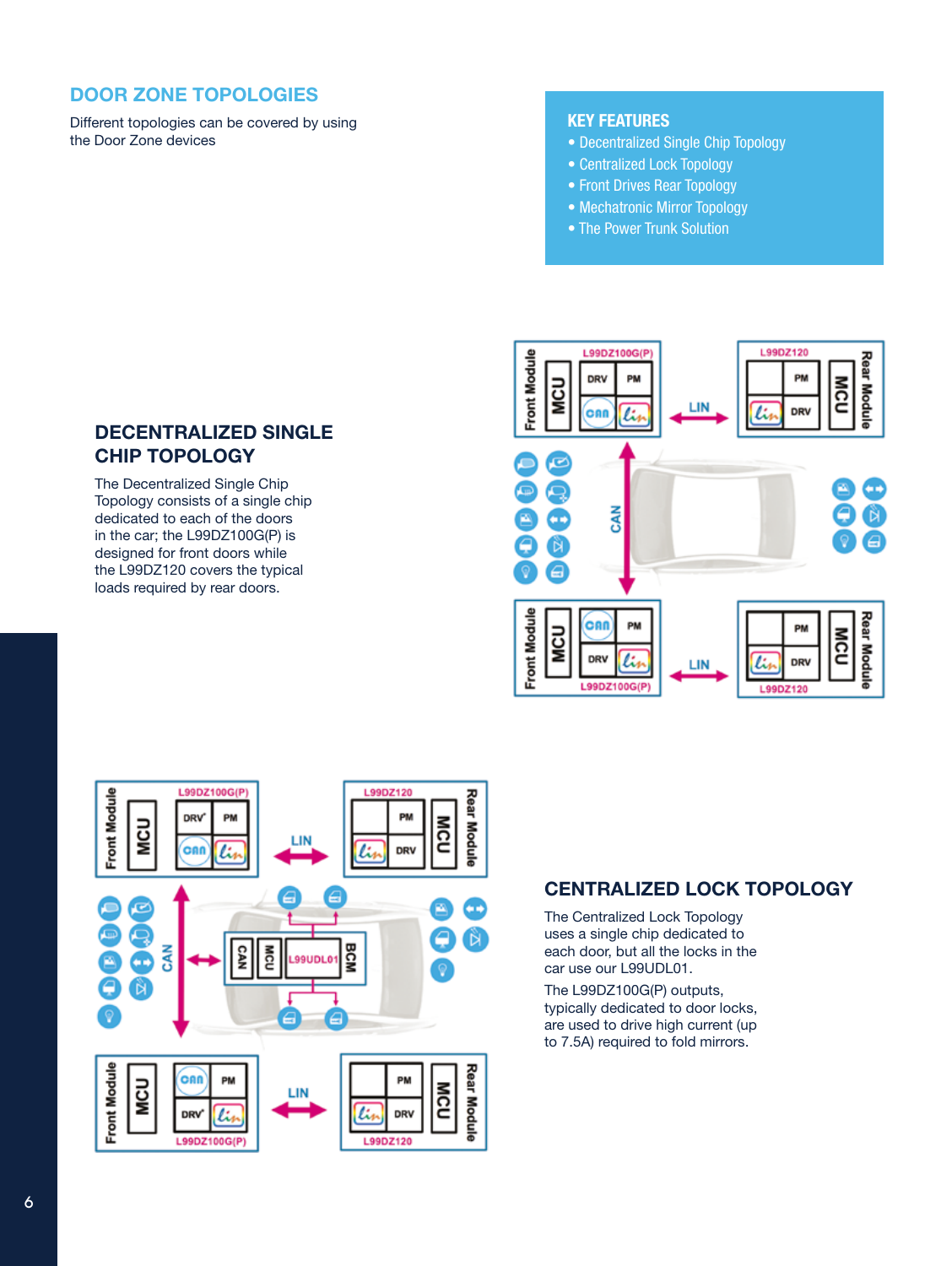

#### FRONT DRIVE REAR TOPOLOGY

The Front Drive Rear Topology positions the main electronics of the front and rear doors inside the front door module (both driver and passenger sides). The L99DZ200G is developed for this particular topology being able to drive from the front position two window lifts, the one located in the front door and the one located in the rear one.

For this topology, the lock is centralized and can be driven by the L99UDL01 positioned in a centralized BCM.





#### MECHATRONIC MIRROR TOPOLOGY

The Mechatronic Mirror Topology embeds all the electronics needed by the mirror in a single device (the L99MM70XP) located inside the mirror itself. In a typical car architecture using the Mechatronic Mirror topology, the door lock management is centralized and can be addressed by means of the L99UDL01 which is able to drive all the locks of the car from its central position. The remaining part of the door electronics (mainly the window lift) is implemented by means of discrete devices.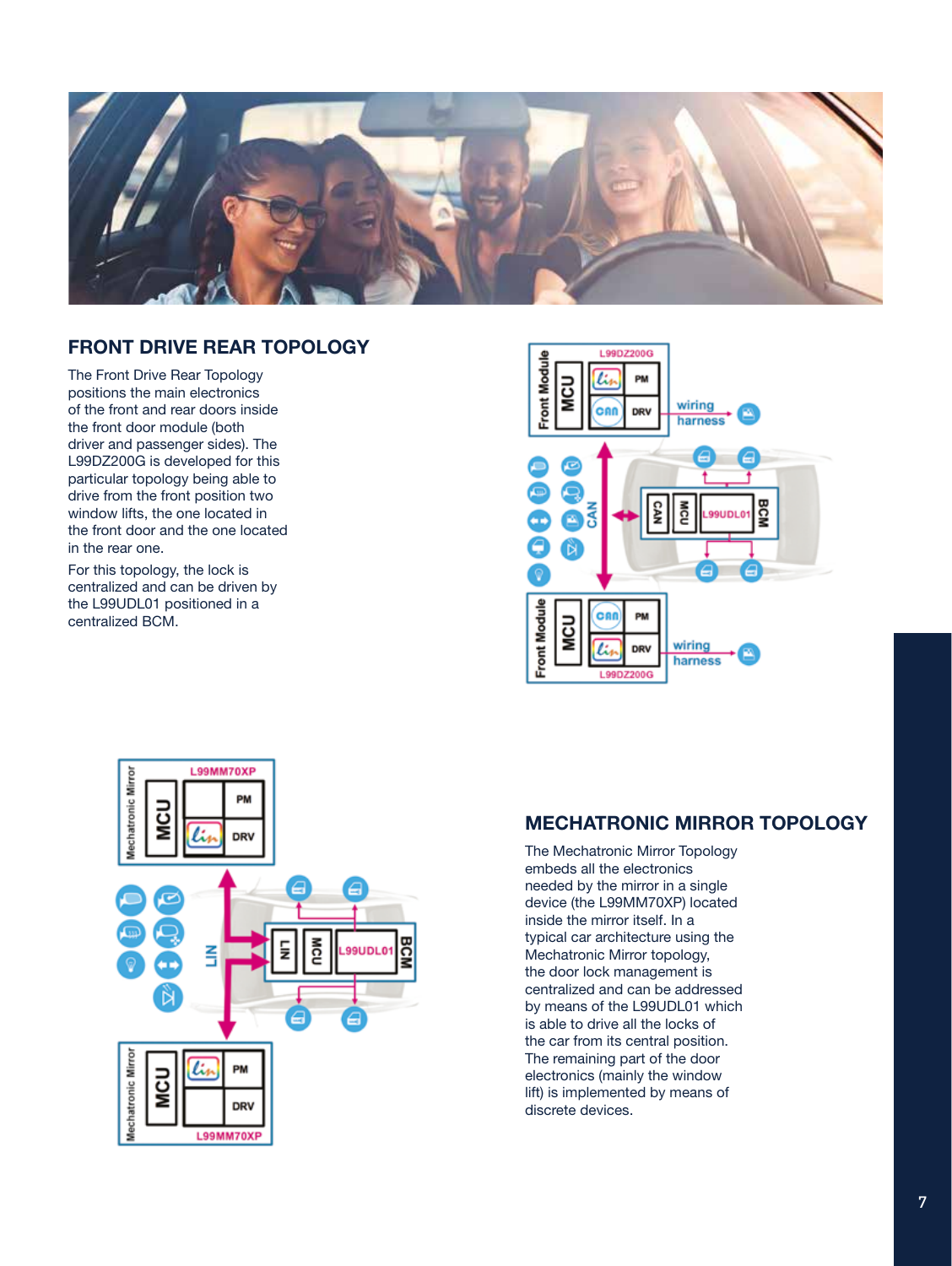#### POWER TRUNK SOLUTION

The Power Trunk Solution is powered by the L99DZ200G device. Thanks to its two integrated h-bridge drivers (configurable in Single or Dual mode), the L99DZ200G is able to manage both spindle motors used to raise and lower the Power Trunk as well as the e-latch that locks the Power Trunk itself. The L99DZ200G can also be used to manage the other typical loads located in the Power Trunk (buzzer, Hall-effect sensor supplies, LED and bulb supplies and more).



#### DEVELOPMENT SUPPORT TOOL

Evaluations kits



#### EVAL-L99DZ100G:

dedicated evaluation board with L99DZ100G(P) – L99DZ120 daughterboards, drivers & user-friendly GUI. Motherboard equipped with an SPC56 automotive MCU



#### EVAL-L99UDL01:

dedicated evaluation board with L99UDL01 daughterboard, drivers & user-friendly GUI. Motherboard equipped with an SPC56 automotive **MCU** 



#### EVAL-L99DZ200:

dedicated evaluation board with daughterboard, drivers & user-friendly GUI. Motherboard equipped with an SPC58 automotive MCU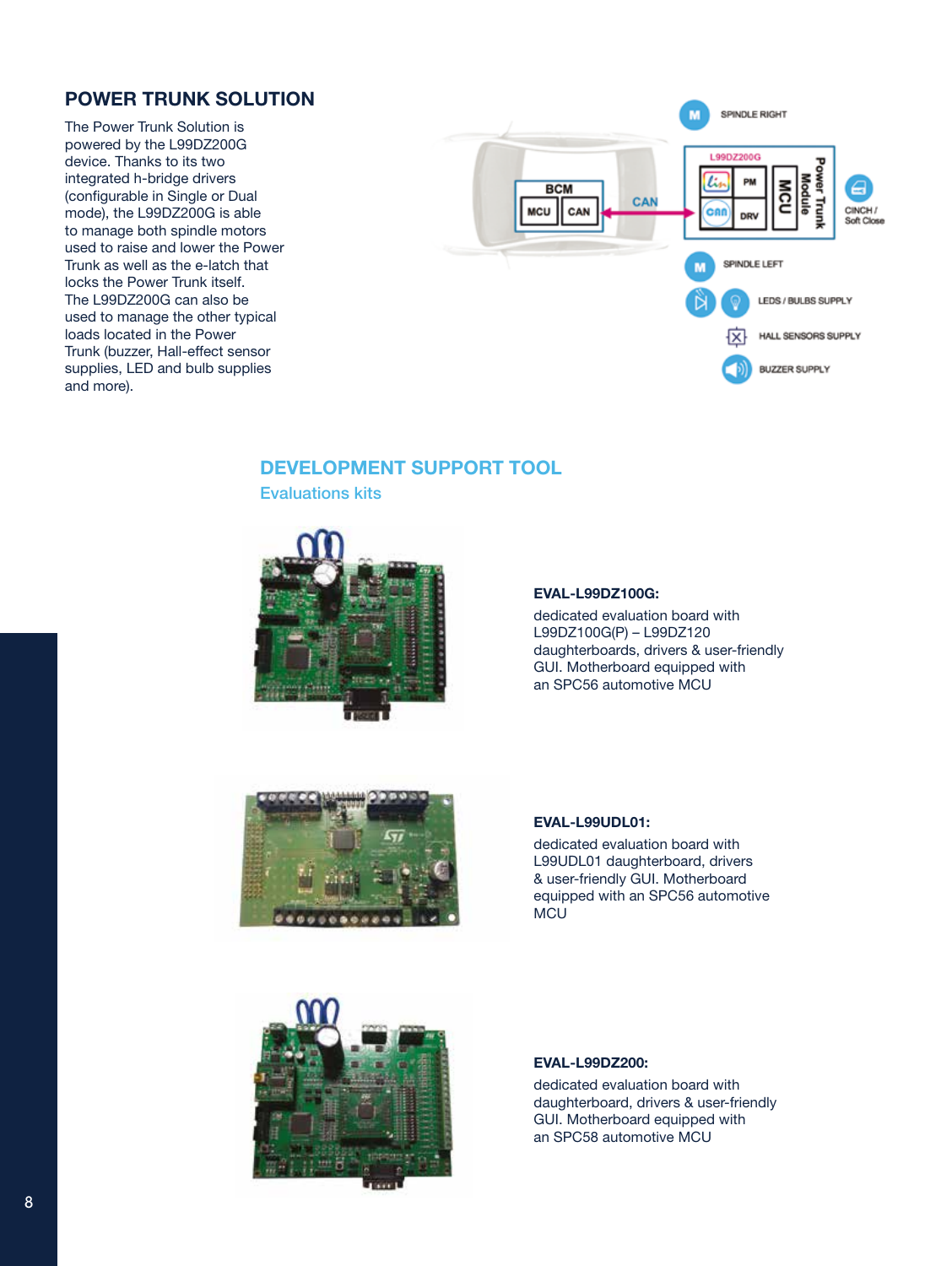### Smart Selector and Finder mobile app

The best Door Zone solution for their applications can be found inside the VIPower-FINDER mobile app for Android™ and iOS™, which is available for free at www.st.com/ vipower-finder



#### KEY FEATURES

- Smart parametric or part number search capability
- Technical datasheet download and off-line consulting
- Access to general descriptions, key features, electrical parameters, and product status
- "Add to favorites" selected products and datasheets
- Share technical documentation via social media or e-mail



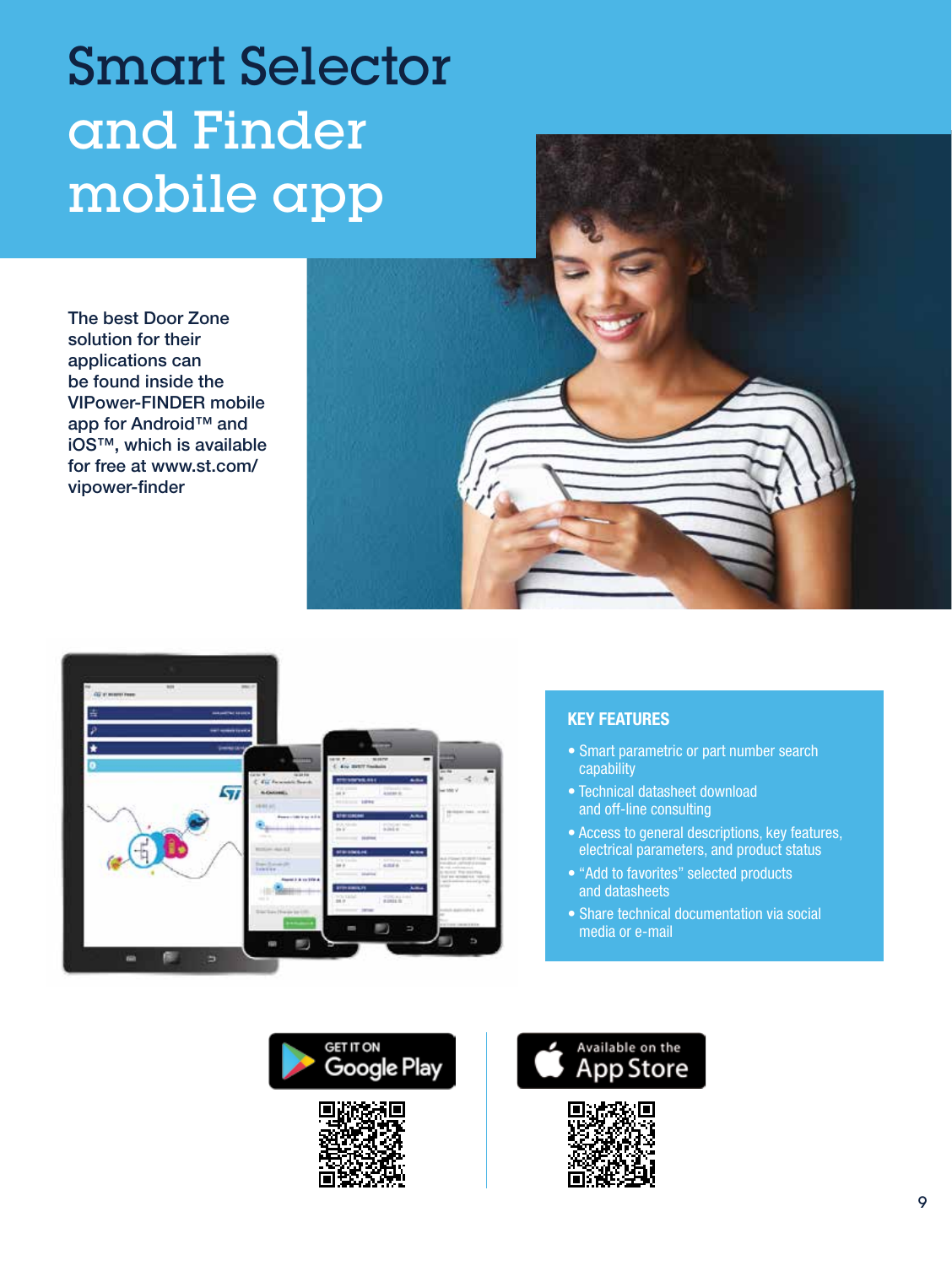#### DOOR ZONE PRODUCT

| <b>Part number</b>        | Package         | Mirror Adj.<br>(RDSON, ILIMIT)                  | Mirror Fold<br>(RDSON, ILIMIT)               | Mirror Heater<br>(RDSON, ILIMIT)           | (RDSON, ILIMIT)<br>Lock                      | Dead Lock<br>(RDSON, ILIMIT)                 | EC Glass            | (hbridge drv)<br><b>Window Lift</b> | <b>CAN Transceiver</b>    | <b>LIN</b> Transceiver | Power Mgmt. | $\overline{\mathbf{s}}$ | <b>Recovery Mode</b> | LED / Bulbs<br>Supply (HSD) |
|---------------------------|-----------------|-------------------------------------------------|----------------------------------------------|--------------------------------------------|----------------------------------------------|----------------------------------------------|---------------------|-------------------------------------|---------------------------|------------------------|-------------|-------------------------|----------------------|-----------------------------|
|                           |                 |                                                 |                                              |                                            |                                              |                                              | <b>Front Door</b>   |                                     |                           |                        |             |                         |                      |                             |
| L99DZ100GP                | LQFP64          | $\bullet$<br>$(2000m\Omega,$<br>0.5A)           | $\bullet$<br>$(300 \text{m}\Omega,$<br>3A)   | $\bullet$                                  | $\bullet$<br>$(100 \text{m}\Omega,$<br>7.5A) | $\bullet$<br>$(300 \text{m}\Omega,$<br>3A)   | $\bullet$           | $\bullet$                           | $\bullet$<br>(with<br>P/N | $\bullet$              |             | O                       | $\bullet$            | $\bullet$<br>(x10)          |
| L99DZ100G                 | LQFP64          | $\bullet$<br>$(2000 \text{m }\Omega,$<br>0.5A)  | $\bullet$<br>$(300 \text{m}\Omega,$<br>3A)   | $\bullet$                                  | $\bullet$<br>$(100 \text{m}\Omega,$<br>7.5A) | $\bullet$<br>$(300 \text{m}\Omega,$<br>3A)   | $\bullet$           | $\bullet$                           | O                         | €                      | $\bullet$   | €                       | $\bullet$            | (x10)                       |
| <b>L99DZ80EP</b>          | TQFP64          | $\bullet$<br>$(1600 \text{m} \Omega,$<br>0.5A)  | $\bullet$<br>$(300 \text{m}\Omega,$<br>3A)   | $\bullet$<br>$(100 \text{m}\Omega,$<br>5A) | $(150 \text{m}\Omega,$<br>6A)                | $\bullet$<br>$(300 \text{m}\Omega,$<br>3A)   | $\bullet$           | $\bullet$                           |                           |                        |             | $\bullet$               | $\bullet$            | $\bullet$<br>(x3)           |
| <b>L99DZ70XP</b>          | Power<br>SS0-36 | $\bullet$<br>$(1600 \text{m }\Omega,$<br>0.75A) | $\bullet$<br>$(300 \text{m}\Omega,$<br>3A)   | $\bullet$<br>$(90 \text{m}\Omega,$<br>6A)  | $\bullet$<br>$(150 \text{m}\Omega,$<br>6A)   | $\bullet$<br>$(300 \text{m}\Omega,$<br>3A)   | $\bullet$           |                                     |                           |                        |             |                         | e                    | $\bullet$<br>(x4)           |
| L9950XP                   | Power<br>SS0-36 | $\bullet$<br>$(800 \text{m}\Omega,$<br>1.6A)    | $\bullet$<br>$(300 \text{m}\Omega,$<br>3A)   | $\bullet$<br>$(100 \text{m}\Omega,$<br>6A) | $\bullet$<br>$(150 \text{m}\Omega,$<br>6A)   | $\bullet$<br>$(800 \text{m}\Omega,$<br>1.5A) |                     |                                     |                           |                        |             |                         | $\bullet$            | (x4)                        |
| <b>L9953LXP</b>           | Power<br>SS0-36 | $\bullet$<br>$(800 \text{m}\Omega,$<br>1.6A)    | $\bullet$<br>$(150 \text{m}\Omega,$<br>6A)   | $\bullet$<br>$(100 \text{m}\Omega,$<br>6A) |                                              |                                              |                     |                                     |                           |                        |             | $\bullet$               |                      | $\bullet$<br>(x2)           |
|                           |                 |                                                 |                                              |                                            |                                              |                                              | <b>Rear Door</b>    |                                     |                           |                        |             |                         |                      |                             |
| L99DZ120                  | LQFP64          |                                                 |                                              |                                            | $\bullet$<br>$(100 \text{m}\Omega,$<br>7.5A) | $\bullet$<br>$(300 \text{m}\Omega,$<br>3A)   |                     | $\bullet$                           |                           |                        |             |                         | $\bullet$            | $\bullet$<br>(x10)          |
| <b>L99DZ81EP</b>          | TQFP64          |                                                 |                                              |                                            | $\bullet$<br>$(150 \text{m}\Omega,$<br>6A)   | $\bullet$<br>$(300 \text{m}\Omega,$<br>3A)   |                     | $\bullet$                           |                           |                        |             |                         | $\bullet$            | (x4)                        |
| L9951XP                   | Power<br>SS0-36 |                                                 |                                              |                                            | $\bullet$<br>$(150 \text{m}\Omega,$<br>7.4A) | $\bullet$<br>$(200 \text{m}\Omega,$<br>5A)   |                     |                                     |                           |                        |             |                         | $\bullet$            | (x2)                        |
|                           |                 |                                                 |                                              |                                            |                                              | Front drives Rear Door & Power Trunk         |                     |                                     |                           |                        |             |                         |                      |                             |
| L99DZ200G                 | LQFP64          | $\bullet$<br>$(2000 \text{m }\Omega,$<br>0.5A)  | $\bullet$<br>$(150 \text{m}\Omega,$<br>7.5A) | $\bullet$                                  |                                              |                                              | $\bullet$           | $\bullet$<br>(x2)                   | $\bullet$                 | $\bullet$              | $\bullet$   | $\bullet$               | $\bullet$            | (x7)                        |
| <b>Mechatronic mirror</b> |                 |                                                 |                                              |                                            |                                              |                                              |                     |                                     |                           |                        |             |                         |                      |                             |
| L99MM70XP                 | Power<br>SS0-36 | $\bullet$<br>$(1600 \text{m} \Omega,$<br>0.5A)  | $\bullet$<br>$(300 \text{m}\Omega,$<br>3A)   | $\bullet$<br>$(90m\Omega,$<br>6A)          |                                              |                                              | $\bullet$           |                                     |                           | $\bullet$              | $\bullet$   |                         | $\bullet$            | $\bullet$<br>(x2)           |
|                           |                 |                                                 |                                              |                                            |                                              |                                              | <b>Central Lock</b> |                                     |                           |                        |             |                         |                      |                             |
| <b>L99UDL01</b>           | TQFP64          |                                                 |                                              |                                            | $\bullet$<br>6x (90mΩ, 5.3A)                 | $\bullet$                                    |                     |                                     |                           |                        |             | $\bullet$               | $\bullet$            |                             |